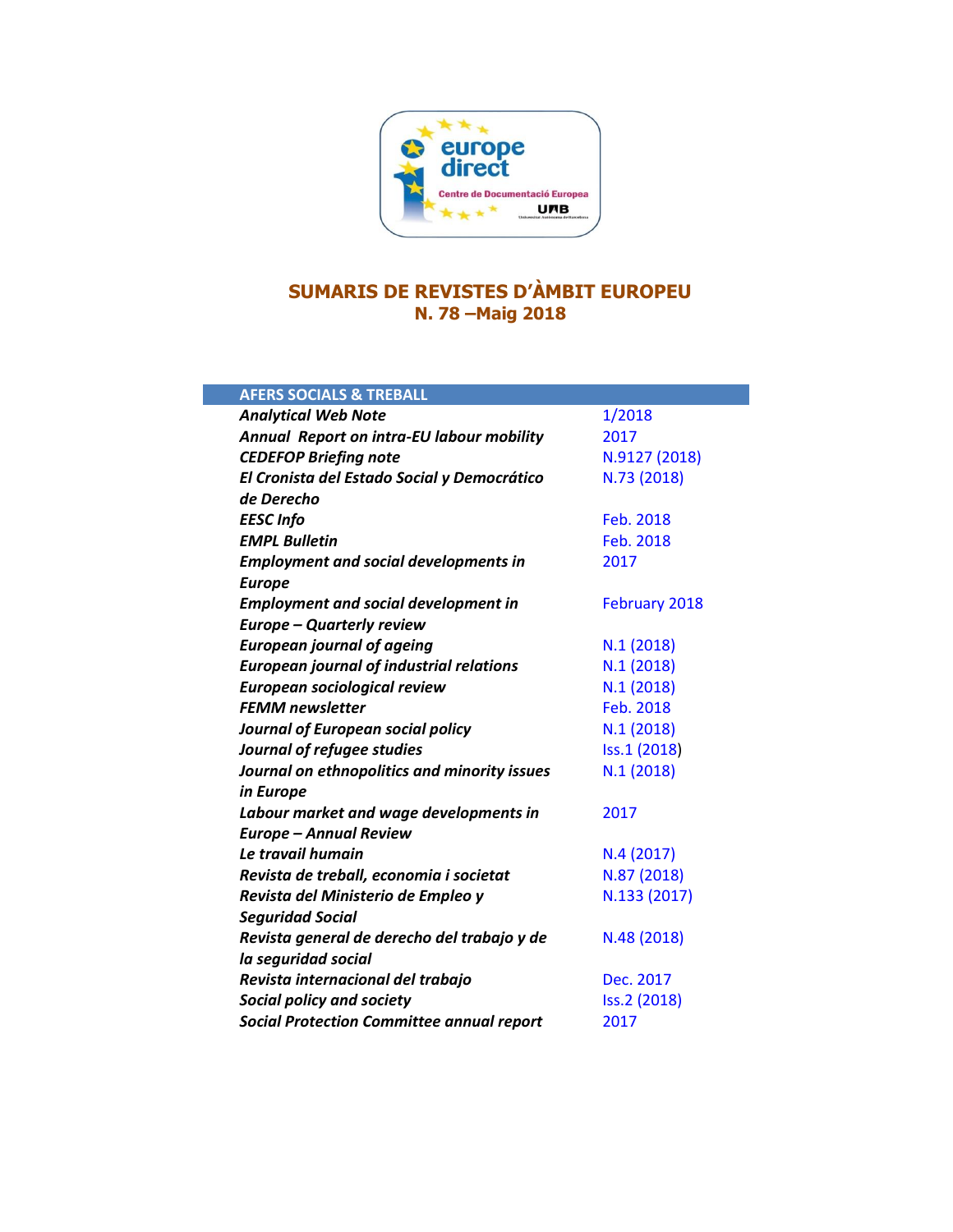| <b>AGRICULTURA &amp; PESCA</b>                          |                   |
|---------------------------------------------------------|-------------------|
| <b>AGRI Newsletter</b>                                  | Iss.4 (2018)      |
| Boletín electrónico (Red Española de                    | 6.4.2018          |
| <b>Desarrollo Rural)</b>                                |                   |
| Desarrollo rural: revista de divulgación                | N.41 (2017)       |
| europea para Extremadura                                |                   |
| Desarrollo rural y sostenible (Ministerio de            | N. 35 (2018)      |
| Agricultura y Pesca, Alimentación y Medio               |                   |
| Ambiente)                                               |                   |
| Économie rurale                                         | N.362 (2017)      |
| Europa azul                                             | N.163 (2018)      |
| <b>European review of agricultural economics</b>        | N.2 (2018)        |
| Journal of central European agriculture                 | N.1(2018)         |
| <b>Maritime Affairs and Fisheries. Newsletter</b>       | (23.3.2018)       |
| New medit (Mediterranean journal of                     | 2017, N. 2        |
| economics, agriculture and environment)                 |                   |
| Vida rural                                              | N. 442 (2018)     |
|                                                         |                   |
| AJUDA HUMANITÀRIA & COOPERACIÓ AL DESENVOLUPAMENT       |                   |
| <b>Development and change</b>                           | Iss.2 (2018)      |
| Development policy review                               | N.3 (2018)        |
| <b>European Asylum Support Office-Trends</b>            | Feb. 2018         |
| <b>European Journal of International Relations</b>      | N.1(2018)         |
| Finanzas y desarrollo                                   | <b>Marzo 2018</b> |
| Humanity: an International Journal of                   | N.1(2018)         |
| Human Rights, humanitarianism, and                      |                   |
| development                                             |                   |
| Journal of development economics                        | V.133(2018)       |
| Journal of international development                    | N.2 (2018)        |
| Mondes en développement                                 | N.181 (2018)      |
| <b>OECD Development Co-operation WP</b>                 | N.44 (2018)       |
| <b>Oxford development studies</b>                       | N.1(2018)         |
| Revue Int. des Études du Développment                   | N.233 (2018)      |
| The Journal of development studies                      | N.6(2018)         |
| <b>World Development</b>                                | V.108(2018)       |
|                                                         |                   |
| <b>CIÈNCIA &amp; TECNOLOGIA</b>                         |                   |
|                                                         |                   |
| <b>EDPS - Annual report</b><br><b>EDPS - Newsletter</b> | 2017              |
|                                                         | N.59 (2018)       |
| <b>ESA Bulletin</b>                                     | N.172 (2017)      |
| <b>European Researcher</b>                              | <b>March 2018</b> |
| <b>European Scientific Journal</b>                      | N.9(2018)         |
| <b>Horizon. The EU Research and Innovation</b>          | April 2018        |
| <b>Magazine</b>                                         |                   |
| Ideas: newsletter of the ERC                            | N.1(2018)         |
| <b>JRC Newsletter</b>                                   | <b>March 2018</b> |
| Official journal / European Patent Office               | N.3(2018)         |
| Research*eu results magazine                            | N.70 (2018)       |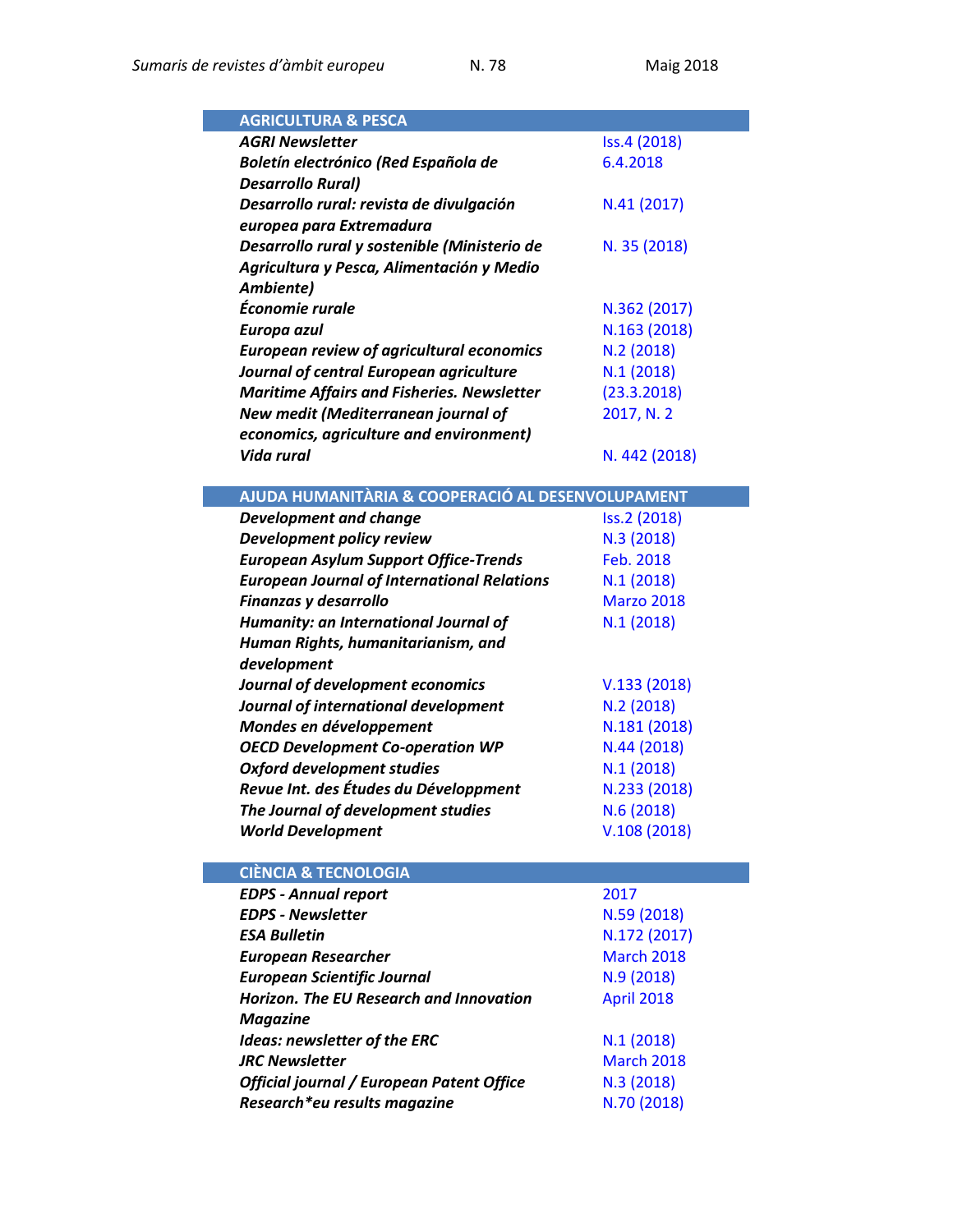**Science & Policy Briefing Nov. [2017](https://ec.europa.eu/jrc/en/publication/newsletters/science-policy-whats-eus-agenda-november-2017)** 

| <b>ECONOMIA</b>                               |                   |
|-----------------------------------------------|-------------------|
| Alternativas económicas                       | N.57 (2018)       |
| <b>Basic figures on the EU</b>                | 1st. quarter 2018 |
| <b>BCE - Informe anual</b>                    | 2017              |
| <b>BCE - Proyecciones macroeconómicas</b>     | <b>March 2018</b> |
| <b>Boletín económico del BCE</b>              | N.2(2018)         |
| Committee on budgets newsletter               | 16.4.2018         |
| <b>CompNet news</b>                           | N.24 (2018)       |
| Cuadernos de información económica            | N.263 (2018)      |
| Documentos de trabajo (ICAE)                  | N.7 (2018)        |
| <b>Eastern European Economics</b>             | N.2(2018)         |
| <b>EC Tax review</b>                          | N.2(2018)         |
| <b>ECB - Occasional paper</b>                 | N.207 (2018)      |
| <b>ECB - Research bulletin</b>                | N.44 (2018)       |
| <b>ECB - Statistics paper series</b>          | N.27 (2018)       |
| <b>ECB WP</b>                                 | N.2142 (2018)     |
| <b>ECFIN Economic Briefs</b>                  | N.36 (2018)       |
| <b>ECFIN E-news</b>                           | N.174 (2018)      |
| <b>ECON Online</b>                            | <b>March 2018</b> |
| Économie politique                            | N.77 (2018)       |
| <b>EEAG Report on the European Economy</b>    | 2018              |
| <b>EFTA Annual Report</b>                     | 2017              |
| EIB's e-newsletter                            | <b>March 2018</b> |
| European business cycle indicators            | 1st. quarter 2018 |
| <b>European Court of Auditors. Journal</b>    | N.3 (2018)        |
| European economic review                      | V.104(2018)       |
| <b>European economy. Discussion papers</b>    | N.79 (2018)       |
| <b>European economy. Institutional Papers</b> | N.75 (2018)       |
| <b>European journal of law and economics</b>  | N.2(2018)         |
| <b>European journal of political economy</b>  | V.52(2018)        |
| <b>Eurostatistics</b>                         | 3/2018            |
| <b>Finanzas y Desarrollo</b>                  | <b>Marzo 2018</b> |
| <b>Global Trade and Customs Journal</b>       | N.4(2018)         |
| Harmonised indices – monthly data             | 11.4.2018         |
| <b>IMCO Newsletter</b>                        | N.90 (2018)       |
| <b>Intereconomics</b>                         | N.2(2018)         |
| <b>International tax and public finance</b>   | N.2 (2018)        |
| <b>European Court of Auditors - Reports</b>   | Inf. Esp. 8/2018  |
| Journal of economic growth                    | N.1(2018)         |
| Journal of world trade                        | N.2(2018)         |
| <b>OECD Economics Department WP</b>           | N.1464 (2018)     |
| <b>OECD Taxation WP</b>                       | N.35 (2018)       |
| <b>OECD Trade Policy Papers</b>               | N.214 (2018)      |
| Revista de economía mundial                   | N.48 (2018)       |
| <b>Taxation news</b>                          | 9.4.2018          |
| <b>Zew News</b>                               | $3/4 - 2018$      |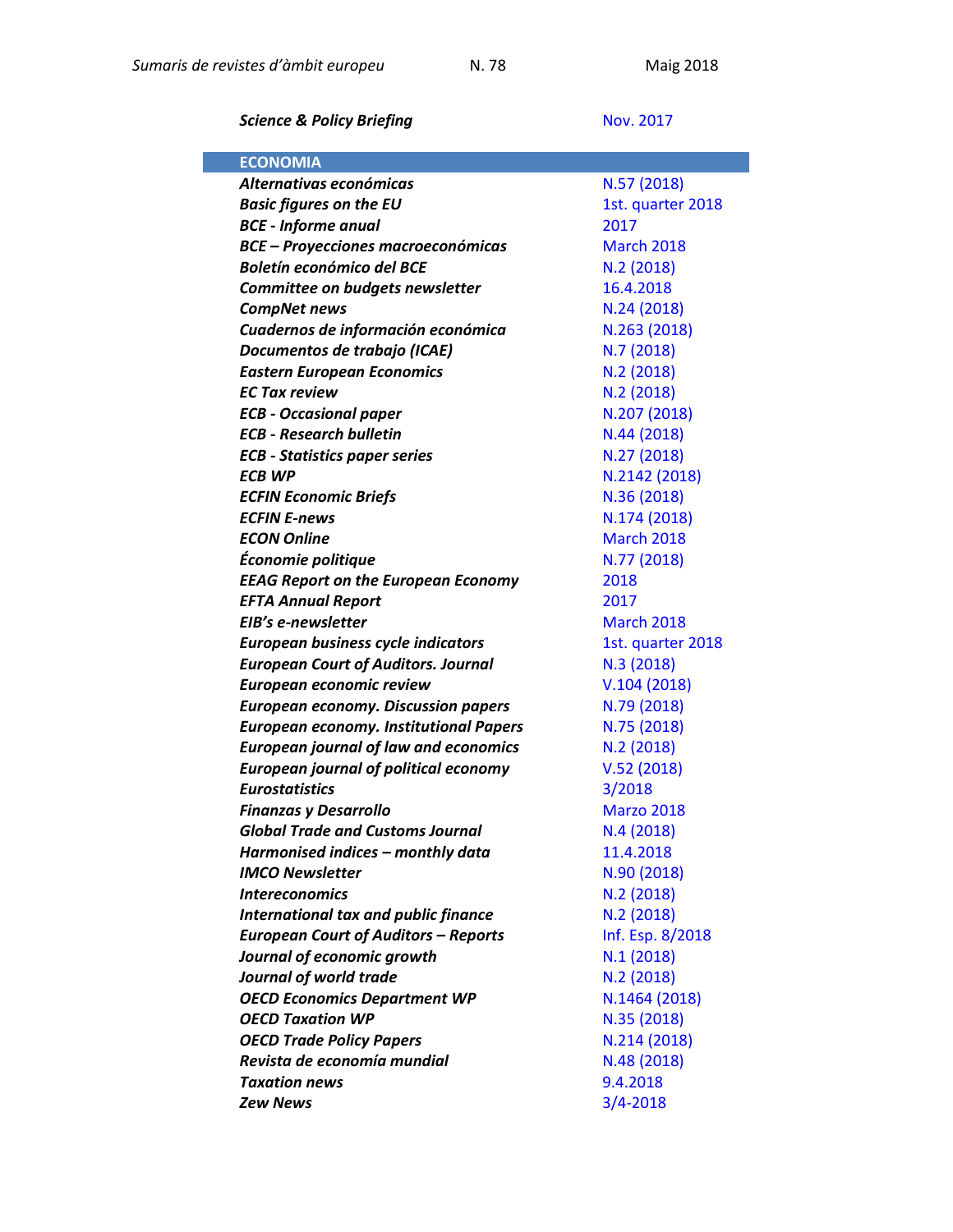| <b>EDUCACIÓ, CULTURA &amp; AUDIOVISUALS</b>     |                   |
|-------------------------------------------------|-------------------|
| Área abierta                                    | N.1(2018)         |
| <b>C-News: culturelink newsletter</b>           | N. 122 (2018)     |
| <b>CEDEFOP Briefing notes</b>                   | N. 9127 (2018)    |
| <b>CEDEFOP Information series</b>               | N.4161 (2018)     |
| <b>CEDEFOP Research papers</b>                  | N.65 (2018)       |
| <b>CHEPS WP Series</b>                          | N.3 (2018)        |
| <b>Culture action Europe</b>                    | (11.4.2018)       |
| <b>Digital TV Europe</b>                        | <b>April 2018</b> |
| <b>EBLIDA Newsletter</b>                        | N.1(2018)         |
| eBulletin (European Agency for Special          | <b>March 2018</b> |
| <b>Needs and Inclusive Education)</b>           |                   |
| Études: revue de culture contemporaine          | 2018/2            |
| <b>European journal of communication</b>        | N.2(2018)         |
| <b>European journal of cultural studies</b>     | N.2 (2018)        |
| <b>European journal of training and</b>         | N.2 (2018)        |
| development                                     |                   |
| eZine (ECF)                                     | Dec. 2017         |
| <b>IRIS: Legal Observations of the European</b> | 2018-4            |
| <b>Audiovisual Observatory</b>                  |                   |
| Puntoycoma-boletín de los traductores           | N.156 (2018)      |
| españoles                                       |                   |
| <b>Recherche &amp; formation</b>                | 2016 (N.83)       |
| REIDICS (Revista de Investigación en            | N.2 (2018)        |
| Dídactica de las CCSS)                          |                   |
| Revista de educación y derecho                  | N.17 (2018)       |
| The European language gazette                   | N.41 (2018)       |
| The International journal of management         | N.2 (2018)        |
| education                                       |                   |

## **EMPRESA**

| <b>Accounting in Europe</b>               | N.1(2018)         |
|-------------------------------------------|-------------------|
| <b>Alicante news</b>                      | <b>March 2018</b> |
| <b>Competition policy brief</b>           | Iss.1 (2018)      |
| e-Competitions e-Bulletin                 | <b>April 2018</b> |
| <b>Entreprendre &amp; Innover</b>         | 2017 (N.34)       |
| <b>Eurochambres Position Papers</b>       | <b>March 2018</b> |
| <b>European accounting review</b>         | N.1(2018)         |
| European business cycle indicators        | 1st. quarter 2018 |
| <b>European business law review</b>       | V.29/2(2018)      |
| <b>European business review</b>           | N.2 (2018)        |
| <b>European company law</b>               | V.15/2(2018)      |
| European patent bulletin                  | N.1815            |
| European Patent Office - Official journal | N.3 (2018)        |
| <b>ITRE Newsletter</b>                    | Iss.21 (2018)     |
| Journal of antitrust enforcement          | N.1(2018)         |
| <b>Official journal: EUIPO</b>            | <b>April 2018</b> |
| <b>Recherche &amp; formation</b>          | N.83 (2016)       |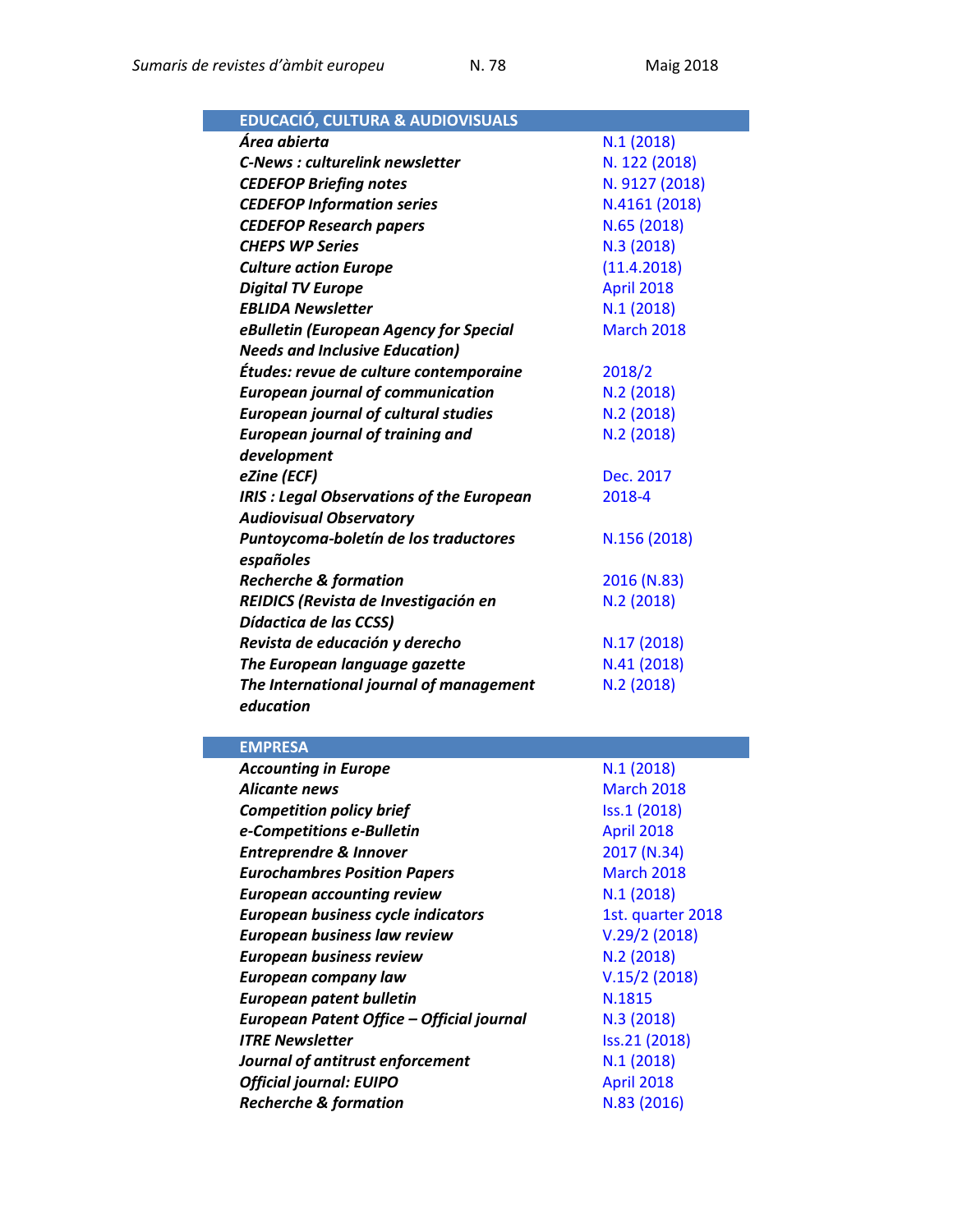| The European business review                  | <b>April 2018</b> |
|-----------------------------------------------|-------------------|
| <b>The Missing Entrepreneurs</b>              | 2017              |
|                                               |                   |
| <b>INTEGRACIÓ &amp; GOVERNANÇA EUROPEA</b>    |                   |
| <b>ARENA Working Papers</b>                   | N.1(2018)         |
| <b>CER Bulletin</b>                           | N.119 (2018)      |
| <b>CES Working Papers</b>                     | Iss.1 (2018)      |
| <b>Common market law review</b>               | N.2(2018)         |
| Cuadernos europeos de Deusto                  | N.58 (2018)       |
| Europa en movimiento (Movimiento              | N. 10 (2017)      |
| Europeo)                                      |                   |
| <b>European view</b>                          | N.2 (2017)        |
| <b>Ideas on Europe (UACE)</b>                 | <b>April 2018</b> |
| Journal of contemporary European research     | N.1(2018)         |
| <b>Journal of European Public Policy</b>      | Iss.7 (2018)      |
| Le Débat                                      | N.197 (2017)      |
| <b>Multitudes</b>                             | N.69 (2017)       |
| Papeles de Europa                             | N. 2 (2017)       |
| <b>Politico</b>                               | <b>April 2018</b> |
| Politique étrangère                           | N.1(2018)         |
| Politique européenne                          | N.58 (2017)       |
| <b>Politix</b>                                | 2017 (N.120)      |
| Revista de estudios europeos                  | N.71 (2018)       |
| Revue des affaires européennes                | N.3 (2017)        |
| Revue du marché commun et de l'Union          | N.616 (2018)      |
| européenne                                    |                   |
| <b>RSCAS Policy Briefs</b>                    | N.3 (2018)        |
| <b>RSCAS Policy Papers</b>                    | N.1(2018)         |
| <b>RSCAS Working Papers</b>                   | N.9(2018)         |
| <b>The Federalist Debate</b>                  | N.1(2018)         |
| <b>The Parliament Magazine</b>                | Iss.473 (2018)    |
|                                               |                   |
| <b>JUSTÍCIA &amp; DRET DE LA UE</b>           |                   |
| <b>Bitácora Millennium DIPr. Derecho</b>      | N.7 (2018)        |
| <b>Internacional Privado</b>                  |                   |
| Civitas. Revista española de derecho          | N.65 (2018)       |
| europeo                                       |                   |
| Cuadernos de derecho transnacional            | N.1(2018)         |
| <b>EDPS Annual report</b>                     | 2017              |
| <b>EDPS Newsletter</b>                        | N.59 (2018)       |
| Europe: actualité du droit communautaire      | N.2(2018)         |
| European constitutional law review            | N.1(2018)         |
| <b>European Institute for Gender Equality</b> | N.35 (2018)       |
| <b>Newsletter</b>                             |                   |
| <b>European journal of migration and law</b>  | N.1(2018)         |
| <b>European law journal</b>                   | N.1(2018)         |
| <b>European law review</b>                    | N.1(2018)         |
| <b>European review of private law</b>         | V.26/2(2018)      |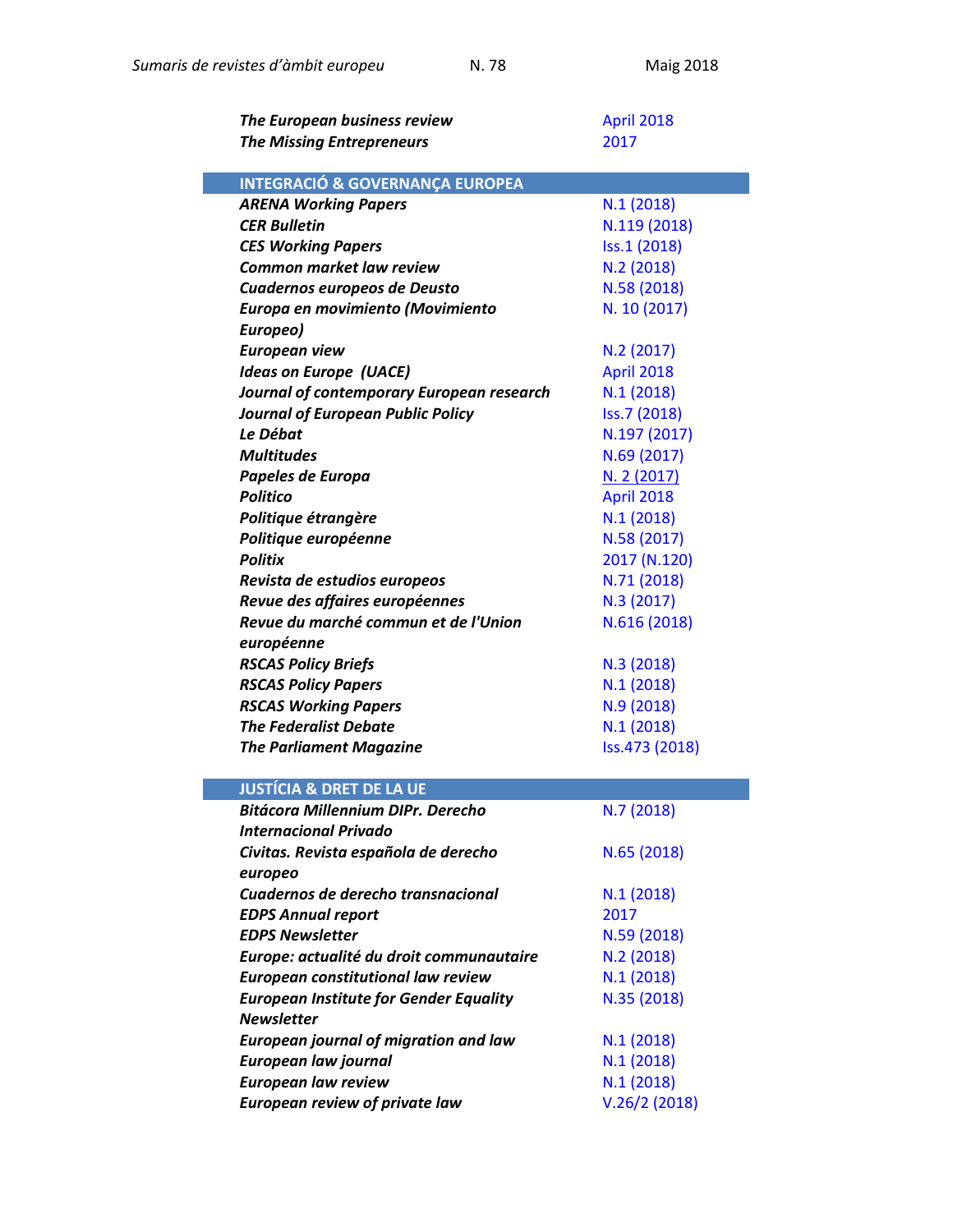| Freedom, security and justice: European<br>legal studies | N.1(2018)     |
|----------------------------------------------------------|---------------|
| Humanity: an international journal of                    | N.1(2018)     |
| human rights, humanitarianism and                        |               |
| development                                              |               |
| <b>JURI report</b>                                       | Iss.47 (2018) |
| La Ley Unión Europea                                     | N.57 (2018)   |
| <b>Newsletter of the Venice Commission</b>               | N.2(2018)     |
| Revista de derecho de la Unión Europea                   | N.32 (2017)   |
| Revista europea de derechos fundamentales                | N.30 (2017)   |
| Revue européenne de droit public                         | N.4(2016)     |
| The International journal of human rights                | N.5(2018)     |
| UNIO – EU Law Journal                                    | N.1(2018)     |

| <b>MEDI AMBIENT &amp; ENERGIA</b>          |                   |
|--------------------------------------------|-------------------|
| Ecología mediterránea. Revue               | N.2 (2017)        |
| internationale d'écologie méditerranéenne  |                   |
| <b>Energy in Europe - newsletter</b>       | <b>March 2018</b> |
| <b>ENVI News</b>                           | 12.4.2018         |
| <b>Environmental policy and governance</b> | N.2 (2018)        |
| <b>European business awards for the</b>    | N.35 (2018)       |
| environment newsletter                     |                   |
| European energy and environmental law      | N.2(2018)         |
| review                                     |                   |
| <b>LIFE</b> newsletter                     | <b>March 2018</b> |
| Natura 2000: boletín de información        | N.43 (2018)       |
| naturaleza y biodiversidad                 |                   |
| <b>OECD Trade and Environment Working</b>  | N.1(2018)         |
| Papers                                     |                   |
| Review of European, comparative &          | N.1(2018)         |
| international environmental law            |                   |
| Science for environment policy. News alert | N.506             |

|  | REGIONS & DESENVOLUPAMENT LOCAL |  |
|--|---------------------------------|--|
|  |                                 |  |

| Carta local : revista de la FEMIP             | N.311 (2018)      |
|-----------------------------------------------|-------------------|
| <b>European urban and regional studies</b>    | N.2 (2018)        |
| Intercultural cities newsletter               | <b>April 2018</b> |
| Istituzioni del federalismo: rivista di studi | N.2 (2017)        |
| giuridici e politici                          |                   |
| <b>OECD Regional Development WP</b>           | 2018/3            |
| Panorama inforegio                            | N.64 (2018)       |
| Reginews: newsletter of the committee on      | N.27 (2018)       |
| regional development                          |                   |
| <b>Regional and federal studies</b>           | N.2(2018)         |
|                                               |                   |

| RELACIONS EXTERIORS & POLÍTICA DE SEGURETAT. |              |
|----------------------------------------------|--------------|
| <b>Boletín/Newsletter Elcano</b>             | N.212 (2018) |
| <b>Boletín RIBEI</b>                         | N.27 (2018)  |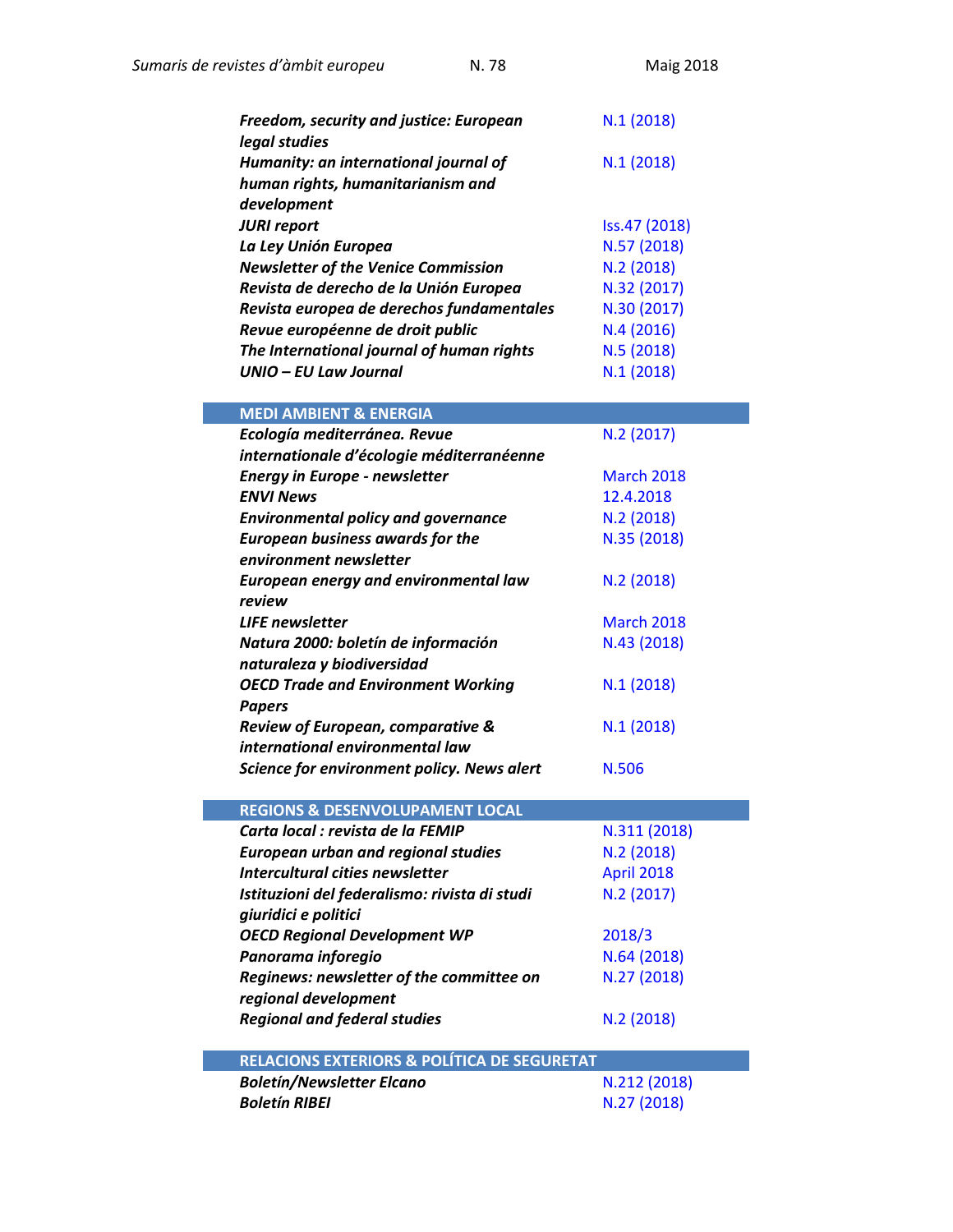| <b>CBRNE-Terrorism newsletter</b>                | <b>March 2018</b>   |
|--------------------------------------------------|---------------------|
| <b>Central European journal of international</b> | N.1(2018)           |
| and security studies                             |                     |
| Critique internationale: revue comparative       | N.78 (2018)         |
| de sciences sociales                             |                     |
| <b>Esglobal</b>                                  | <b>Abril 2018</b>   |
| Estudios de política exterior                    | N.182 (2018)        |
| <b>EU China Observer</b>                         | 1.18                |
| <b>EUROMIL news</b>                              | 23.4.2018           |
| <b>European Review of International Studies</b>  | $V.4, N.2-3 (2017)$ |
| <b>European security</b>                         | N.1(2018)           |
| Foreign affairs Latinoamérica (FAL)              | N.2(2018)           |
| Informe semanal. Política Exterior               | 1079 (2018)         |
| <b>ISS Brief</b>                                 | N.5 (2018)          |
| <b>ISS Chaillot Papers</b>                       | N.144 (2018)        |
| <b>Notes internacionals</b>                      | N.195 (2018)        |
| Relaciones internacionales. Revista              | N.37 (2018)         |
| académica cuatrimestral                          |                     |
| <b>Relations internationales</b>                 | N.172 (2017)        |
| Revista de la OTAN                               | 4.4.2018            |
| Revista europea de estudios                      | N.105 (2018)        |
| latinoamericanos y del Caribe                    |                     |
| Revue internationale et stratégique              | N.109 (2018)        |
| The International Journal of Intelligence,       | N.1(2018)           |
| <b>Security, and Public Affairs</b>              |                     |
|                                                  | (24.4.2018)         |
| <b>Weekly Compass</b>                            |                     |
|                                                  |                     |
| <b>SALUT</b>                                     |                     |
| <b>EFSA journal (European Food Safety</b>        | Iss.4 (2018)        |
| <b>Authority)</b>                                |                     |
| <b>Eurohealth</b>                                | N.1(2018)           |
| <b>European food research and technology</b>     | N.5(2018)           |
| Eurosurveillance: Europe's journal on            | Iss.16 (2018)       |
| infectious disease epidemiology, prevention      |                     |
| and control                                      |                     |
| <b>Human medicines highlights</b>                | N.109 (2018)        |
| Salud-UE: El portal de información fiable        | 19.4.2018           |
| sobre salud pública                              |                     |
| Santé Publique                                   | 2018/1              |
| The European journal of health economics         | N.4(2018)           |
| <b>TRANSPORT &amp; TURISME</b>                   |                     |
| <b>European Maritime Safety Agency. EMSA-</b>    | N.157 (2018)        |
| <b>Newsletter</b>                                |                     |
| Journal of transport economics and policy        | N.2(2018)           |
| Tran News: newsletter from the EP                | <b>March 2018</b>   |
| Committe                                         |                     |